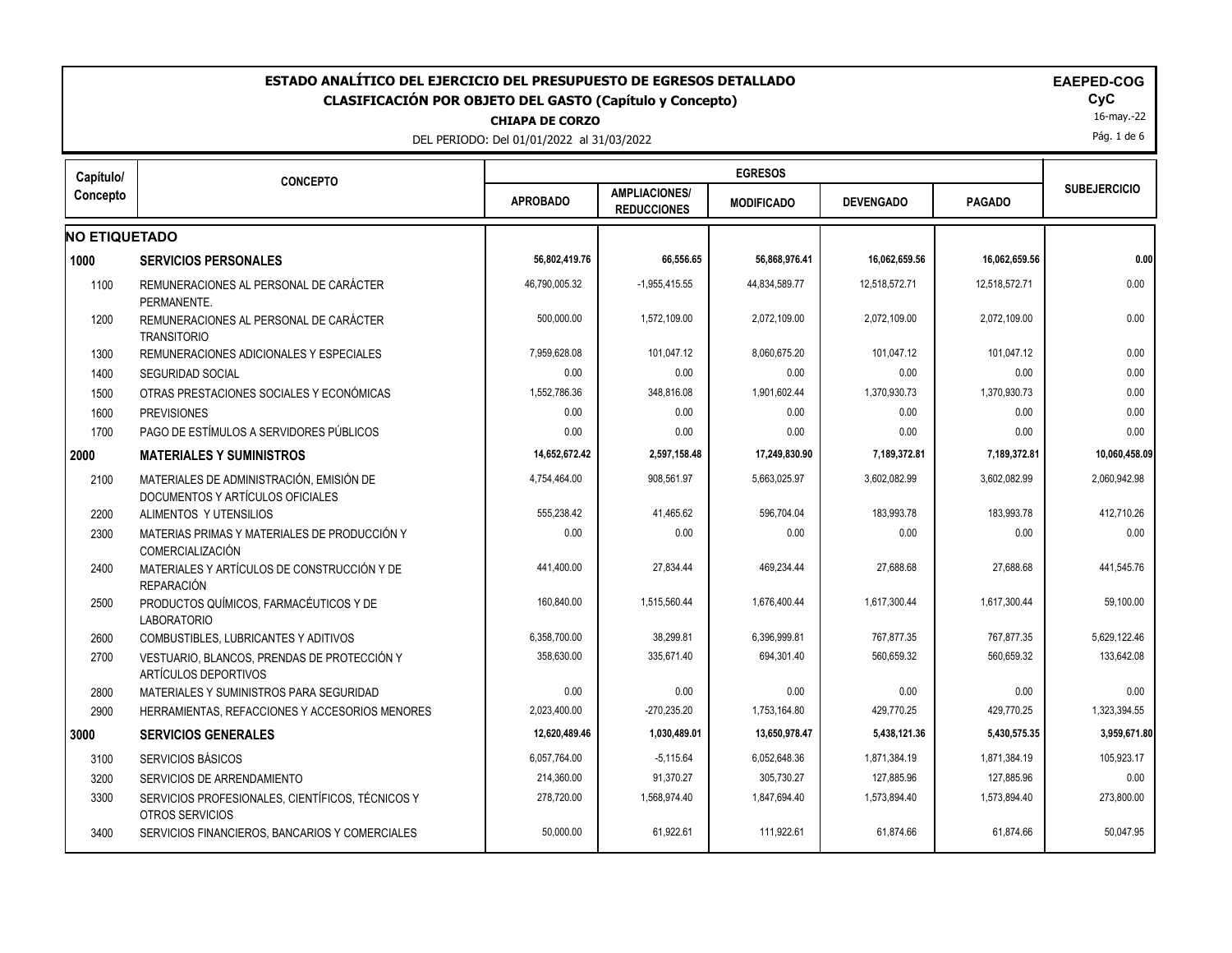## **CHIAPA DE CORZO ESTADO ANALÍTICO DEL EJERCICIO DEL PRESUPUESTO DE EGRESOS DETALLADO EAEPED-COG CLASIFICACIÓN POR OBJETO DEL GASTO (Capítulo y Concepto) CyC**

DEL PERIODO: Del 01/01/2022 al 31/03/2022

|  | ---- |  |
|--|------|--|
|  |      |  |
|  |      |  |
|  |      |  |

16-may.-22

Pág. 2 de 6

| Capítulo/ | <b>CONCEPTO</b>                                                       |                 |                                            |                   |                  |               |                     |
|-----------|-----------------------------------------------------------------------|-----------------|--------------------------------------------|-------------------|------------------|---------------|---------------------|
| Concepto  |                                                                       | <b>APROBADO</b> | <b>AMPLIACIONES/</b><br><b>REDUCCIONES</b> | <b>MODIFICADO</b> | <b>DEVENGADO</b> | <b>PAGADO</b> | <b>SUBEJERCICIO</b> |
| 3500      | SERVICIOS DE INSTALACIÓN, REPARACIÓN,<br>MANTENIMIENTO Y CONSERVACIÓN | 1.491.880.00    | -46.823.17                                 | 1.445.056.83      | 374.698.91       | 367.152.90    | 1.070.357.92        |
| 3600      | SERVICIOS DE COMUNICACIÓN SOCIAL Y PUBLICIDAD                         | 325,320.00      | 81,493.50                                  | 406,813.50        | 85,564.63        | 85,564.63     | 321,248.87          |
| 3700      | SERVICIOS DE TRASLADO Y VIÁTICOS                                      | 619,780.00      | 4,000.00                                   | 623,780.00        | 18,331.00        | 18,331.00     | 605,449.00          |
| 3800      | <b>SERVICIOS OFICIALES</b>                                            | 2,535,000.00    | $-680,052.00$                              | 1,854,948.00      | 715,600.09       | 715,600.09    | 1,139,347.91        |
| 3900      | OTROS SERVICIOS GENERALES                                             | 1,047,665.46    | -45,280.96                                 | 1,002,384.50      | 608,887.52       | 608,887.52    | 393,496.98          |
| 4000      | TRANSFERENCIAS, ASIGNACIONES, SUBSIDIOS Y OTRAS AYI                   | 12,525,421.70   | 2,291,129.16                               | 14,816,550.86     | 3,965,141.48     | 3,965,141.48  | 3,368,087.68        |
| 4100      | TRANSFERENCIAS INTERNAS Y ASIGNACIONES AL SECTOR<br>PÚBLICO           | 9,575,421.70    | 0.00                                       | 9,575,421.70      | 2,092,100.00     | 2,092,100.00  | 0.00                |
| 4200      | TRANSFERENCIAS AL RESTO DEL SECTOR PÚBLICO                            | 0.00            | 0.00                                       | 0.00              | 0.00             | 0.00          | 0.00                |
| 4300      | SUBSIDIOS Y SUBVENCIONES                                              | 200.000.00      | 690.226.75                                 | 890.226.75        | 890.226.75       | 890.226.75    | 0.00                |
| 4400      | <b>AYUDAS SOCIALES</b>                                                | 2,750,000.00    | 1,600,902.41                               | 4,350,902.41      | 982,814.73       | 982,814.73    | 3,368,087.68        |
| 4500      | PENSIONES Y JUBILACIONES                                              | 0.00            | 0.00                                       | 0.00              | 0.00             | 0.00          | 0.00                |
| 4600      | TRANSFERENCIAS A FIDEICOMISOS, MANDATOS Y OTROS<br>ANÁLOGOS           | 0.00            | 0.00                                       | 0.00              | 0.00             | 0.00          | 0.00                |
| 4700      | TRANSFERENCIAS A LA SEGURIDAD SOCIAL                                  | 0.00            | 0.00                                       | 0.00              | 0.00             | 0.00          | 0.00                |
| 4800      | <b>DONATIVOS</b>                                                      | 0.00            | 0.00                                       | 0.00              | 0.00             | 0.00          | 0.00                |
| 4900      | TRANSFERENCIAS AL EXTERIOR                                            | 0.00            | 0.00                                       | 0.00              | 0.00             | 0.00          | 0.00                |
| 5000      | <b>BIENES MUEBLES, INMUEBLES E INTANGIBLES</b>                        | 0.00            | 1,239,213.35                               | 1,239,213.35      | 1,239,213.35     | 1,239,213.35  | 0.00                |
| 5100      | MOBILIARIO Y EQUIPO DE ADMINISTRACIÓN                                 | 0.00            | 141,744.02                                 | 141,744.02        | 141,744.02       | 141,744.02    | 0.00                |
| 5200      | MOBILIARIO Y EQUIPO EDUCACIONAL Y RECREATIVO                          | 0.00            | 0.00                                       | 0.00              | 0.00             | 0.00          | 0.00                |
| 5300      | EQUIPO E INSTRUMENTAL MÉDICO Y DE LABORATORIO                         | 0.00            | 0.00                                       | 0.00              | 0.00             | 0.00          | 0.00                |
| 5400      | VEHÍCULOS Y EQUIPO DE TRANSPORTE                                      | 0.00            | 792,848.00                                 | 792,848.00        | 792,848.00       | 792,848.00    | 0.00                |
| 5500      | EQUIPO DE DEFENSA Y SEGURIDAD                                         | 0.00            | 0.00                                       | 0.00              | 0.00             | 0.00          | 0.00                |
| 5600      | MAQUINARIA, OTROS EQUIPOS Y HERRAMIENTAS                              | 0.00            | 304,621.33                                 | 304.621.33        | 304,621.33       | 304.621.33    | 0.00                |
| 5700      | ACTIVOS BIOLÓGICOS                                                    | 0.00            | 0.00                                       | 0.00              | 0.00             | 0.00          | 0.00                |
| 5800      | <b>BIENES INMUEBLES</b>                                               | 0.00            | 0.00                                       | 0.00              | 0.00             | 0.00          | 0.00                |
| 5900      | <b>ACTIVOS INTANGIBLES</b>                                            | 0.00            | 0.00                                       | 0.00              | 0.00             | 0.00          | 0.00                |
| 6000      | <b>INVERSIÓN PÚBLICA</b>                                              | 24,532,888.76   | 99,004.85                                  | 24,631,893.61     | 7,595,269.98     | 7,595,269.98  | 0.00                |
| 6100      | OBRA PÚBLICA EN BIENES DE DOMINIO PÚBLICO                             | 24,532,888.76   | 99,004.85                                  | 24,631,893.61     | 7,595,269.98     | 7,595,269.98  | 0.00                |
| 6200      | OBRA PÚBLICA EN BIENES DE DOMINIO PROPIO                              | 0.00            | 0.00                                       | 0.00              | 0.00             | 0.00          | 0.00                |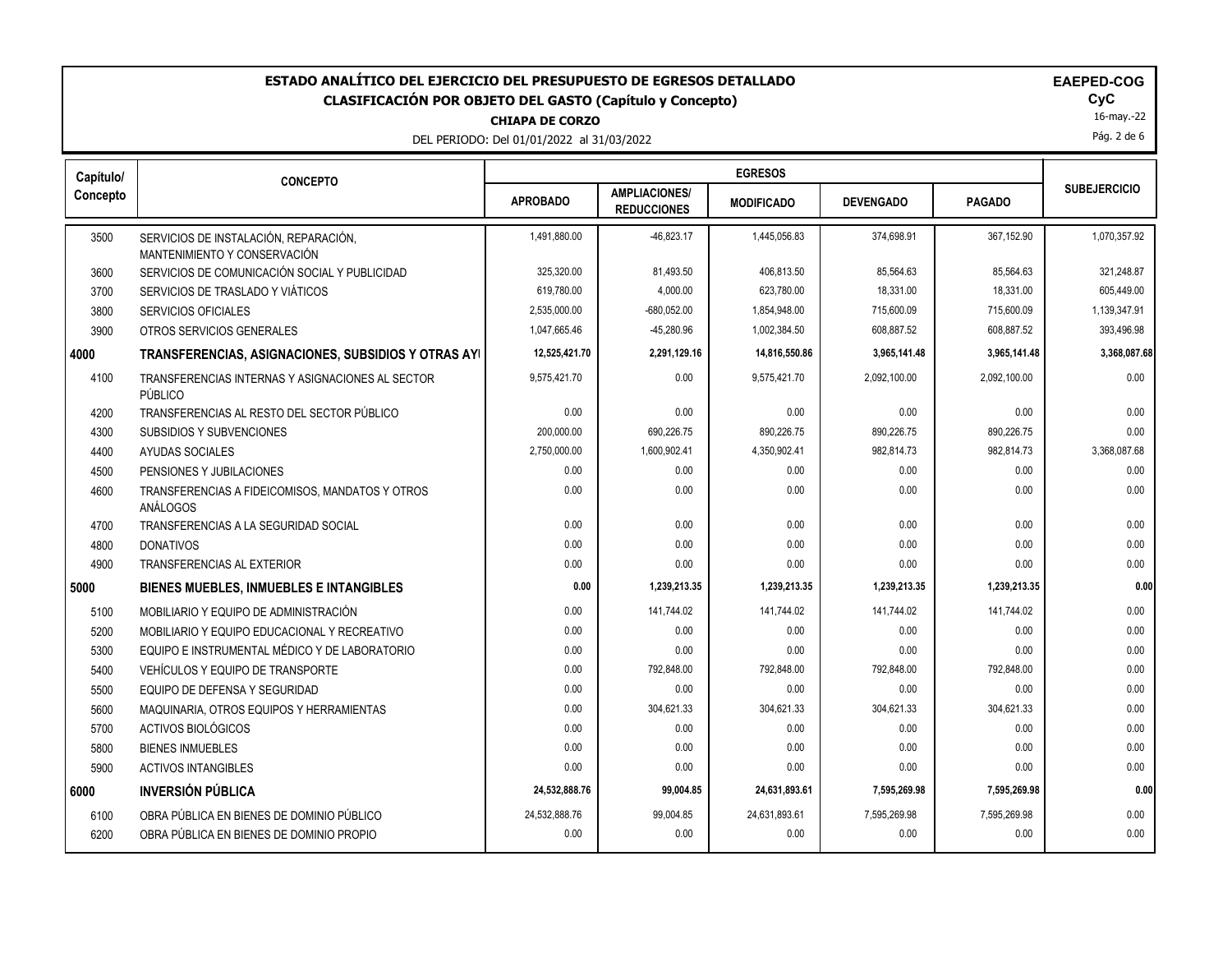# ESTADO ANALÍTICO DEL EJERCICIO DEL PRESUPUESTO DE EGRESOS DETALLADO<br>CLASIFICACIÓN POR OBJETO DEL GASTO (Capítulo y Concepto) **EXACTES EN EXACICIÓN DE EL GASTO (Capítulo** y Concepto) **CLASIFICACIÓN POR OBJETO DEL GASTO (Capítulo y Concepto) CyC**

**CHIAPA DE CORZO**

DEL PERIODO: Del 01/01/2022 al 31/03/2022

|--|

16-may.-22

Pág. 3 de 6

| Capítulo/         | <b>CONCEPTO</b>                                                         | <b>EGRESOS</b>  |                                            |                   |                  |               |                     |
|-------------------|-------------------------------------------------------------------------|-----------------|--------------------------------------------|-------------------|------------------|---------------|---------------------|
| Concepto          |                                                                         | <b>APROBADO</b> | <b>AMPLIACIONES/</b><br><b>REDUCCIONES</b> | <b>MODIFICADO</b> | <b>DEVENGADO</b> | <b>PAGADO</b> | <b>SUBEJERCICIO</b> |
| 6300              | PROYECTOS PRODUCTIVOS Y ACCIONES DE FOMENTO                             | 0.00            | 0.00                                       | 0.00              | 0.00             | 0.00          | 0.00                |
| 7000              | <b>INVERSIONES FINANCIERAS Y OTRAS PROVISIONES</b>                      | 0.00            | 0.00                                       | 0.00              | 0.00             | 0.00          | 0.00                |
| 7100              | INVERSIONES PARA EL FOMENTO DE ACTIVIDADES<br><b>PRODUCTIVAS</b>        | 0.00            | 0.00                                       | 0.00              | 0.00             | 0.00          | 0.00                |
| 7200              | ACCIONES Y PARTICIPACIONES DE CAPITAL                                   | 0.00            | 0.00                                       | 0.00              | 0.00             | 0.00          | 0.00                |
| 7300              | COMPRA DE TÍTULOS Y VALORES                                             | 0.00            | 0.00                                       | 0.00              | 0.00             | 0.00          | 0.00                |
| 7400              | CONCESIÓN DE PRÉSTAMOS                                                  | 0.00            | 0.00                                       | 0.00              | 0.00             | 0.00          | 0.00                |
| 7500              | INVERSIONES EN FIDEICOMISOS, MANDATOS Y OTROS<br>ANÁLOGOS               | 0.00            | 0.00                                       | 0.00              | 0.00             | 0.00          | 0.00                |
| 7600              | OTRAS INVERSIONES FINANCIERAS                                           | 0.00            | 0.00                                       | 0.00              | 0.00             | 0.00          | 0.00                |
| 7900              | PROVISIONES PARA CONTINGENCIAS Y OTRAS<br><b>EROGACIONES ESPECIALES</b> | 0.00            | 0.00                                       | 0.00              | 0.00             | 0.00          | 0.00                |
| 8000              | <b>PARTICIPACIONES Y APORTACIONES</b>                                   | 0.00            | 0.00                                       | 0.00              | 0.00             | 0.00          | 0.00                |
| 8100              | <b>PARTICIPACIONES</b>                                                  | 0.00            | 0.00                                       | 0.00              | 0.00             | 0.00          | 0.00                |
| 8300              | <b>APORTACIONES</b>                                                     | 0.00            | 0.00                                       | 0.00              | 0.00             | 0.00          | 0.00                |
| 8500              | <b>CONVENIOS</b>                                                        | 0.00            | 0.00                                       | 0.00              | 0.00             | 0.00          | 0.00                |
| 9000              | <b>DEUDA PÚBLICA</b>                                                    | 1,530,551.70    | $-1,078,420.61$                            | 452,131.09        | 0.00             | 0.00          | 452,131.09          |
| 9100              | AMORTIZACIÓN DE LA DEUDA PÚBLICA                                        | 0.00            | 0.00                                       | 0.00              | 0.00             | 0.00          | 0.00                |
| 9200              | INTERESES DE LA DEUDA PÚBLICA                                           | 0.00            | 0.00                                       | 0.00              | 0.00             | 0.00          | 0.00                |
| 9300              | COMISIONES DE LA DEUDA PÚBLICA                                          | 0.00            | 0.00                                       | 0.00              | 0.00             | 0.00          | 0.00                |
| 9400              | GASTOS DE LA DEUDA PÚBLICA                                              | 0.00            | 0.00                                       | 0.00              | 0.00             | 0.00          | 0.00                |
| 9500              | COSTO POR COBERTURAS                                                    | 0.00            | 0.00                                       | 0.00              | 0.00             | 0.00          | 0.00                |
| 9600              | APOYOS FINANCIEROS                                                      | 0.00            | 0.00                                       | 0.00              | 0.00             | 0.00          | 0.00                |
| 9900              | ADEUDOS DE EJERCICIOS FISCALES ANTERIORES<br>(ADEFAS)                   | 1,530,551.70    | $-1,078,420.61$                            | 452,131.09        | 0.00             | 0.00          | 452,131.09          |
| <b>ETIQUETADO</b> |                                                                         |                 |                                            |                   |                  |               |                     |
| 1000              | <b>SERVICIOS PERSONALES</b>                                             | 0.00            | 43,404,912.08                              | 43,404,912.08     | 10,423,923.48    | 10,423,923.48 | 0.00                |
| 1100              | REMUNERACIONES AL PERSONAL DE CARÁCTER<br>PERMANENTE.                   | 0.00            | 41,465,978.72                              | 41,465,978.72     | 9,268,616.74     | 9,268,616.74  | 0.00                |
|                   |                                                                         |                 |                                            |                   |                  |               |                     |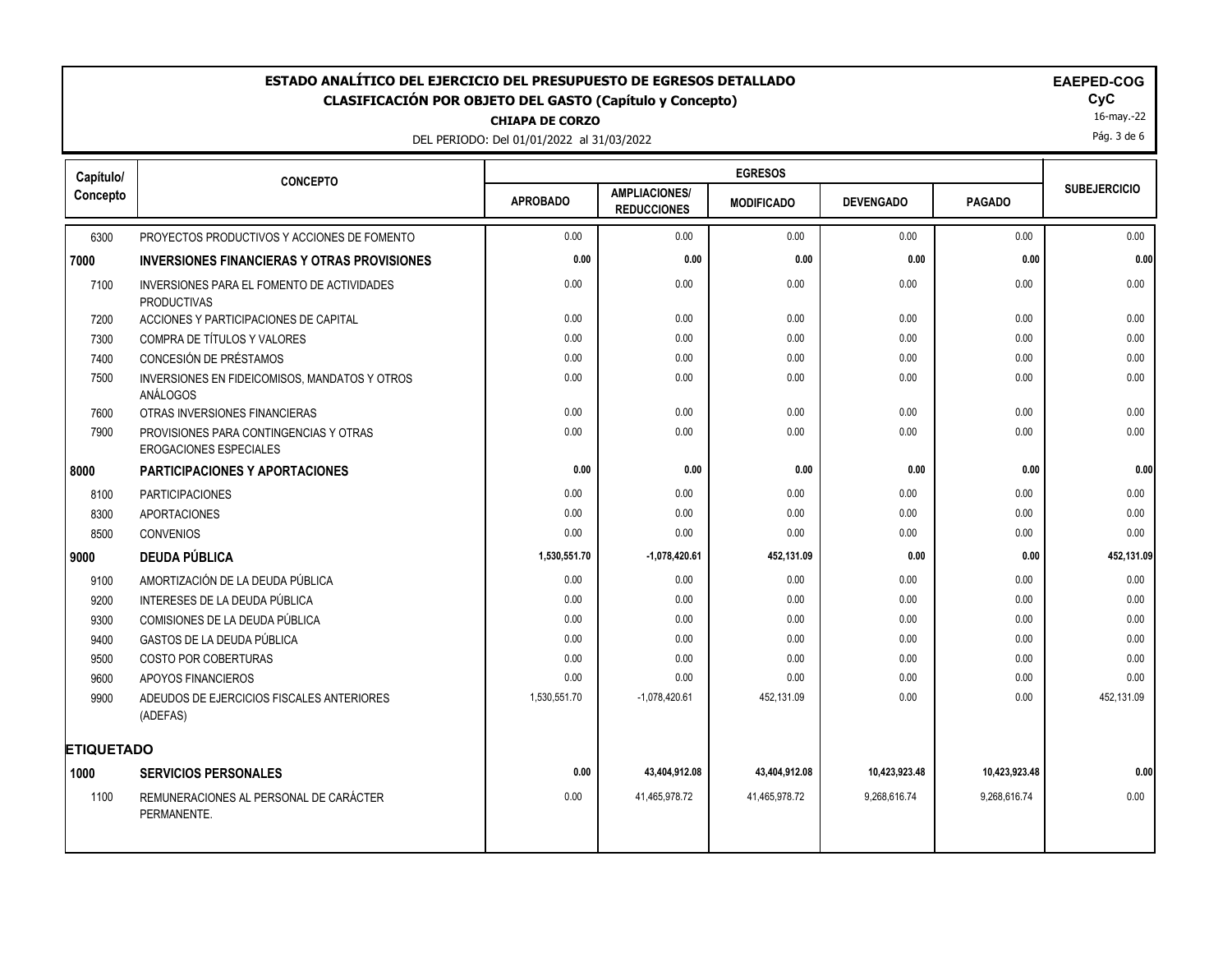# **ESTADO ANALÍTICO DEL EJERCICIO DEL PRESUPUESTO DE EGRESOS DETALLADO EAEPED-COG CLASIFICACIÓN POR OBJETO DEL GASTO (Capítulo y Concepto) CyC**

**CHIAPA DE CORZO**

DEL PERIODO: Del 01/01/2022 al 31/03/2022

|  | AEPEI | ้า. |
|--|-------|-----|
|  |       |     |

16-may.-22

Pág. 4 de 6

| Capítulo/ | <b>CONCEPTO</b>                                                              |                 |                                            |                   |                  |               |                     |
|-----------|------------------------------------------------------------------------------|-----------------|--------------------------------------------|-------------------|------------------|---------------|---------------------|
| Concepto  |                                                                              | <b>APROBADO</b> | <b>AMPLIACIONES/</b><br><b>REDUCCIONES</b> | <b>MODIFICADO</b> | <b>DEVENGADO</b> | <b>PAGADO</b> | <b>SUBEJERCICIO</b> |
| 1200      | REMUNERACIONES AL PERSONAL DE CARÁCTER<br><b>TRANSITORIO</b>                 | 0.00            | 1,938,933.36                               | 1,938,933.36      | 1,155,306.74     | 1,155,306.74  | 0.00                |
| 1300      | REMUNERACIONES ADICIONALES Y ESPECIALES                                      | 0.00            | 0.00                                       | 0.00              | 0.00             | 0.00          | 0.00                |
| 1400      | SEGURIDAD SOCIAL                                                             | 0.00            | 0.00                                       | 0.00              | 0.00             | 0.00          | 0.00                |
| 1500      | OTRAS PRESTACIONES SOCIALES Y ECONÓMICAS                                     | 0.00            | 0.00                                       | 0.00              | 0.00             | 0.00          | 0.00                |
| 1600      | <b>PREVISIONES</b>                                                           | 0.00            | 0.00                                       | 0.00              | 0.00             | 0.00          | 0.00                |
| 1700      | PAGO DE ESTÍMULOS A SERVIDORES PÚBLICOS                                      | 0.00            | 0.00                                       | 0.00              | 0.00             | 0.00          | 0.00                |
| 2000      | <b>MATERIALES Y SUMINISTROS</b>                                              | 0.00            | 6,139,270.23                               | 6,139,270.23      | 1,277,380.55     | 1,277,380.55  | 0.00                |
| 2100      | MATERIALES DE ADMINISTRACIÓN, EMISIÓN DE<br>DOCUMENTOS Y ARTÍCULOS OFICIALES | 0.00            | 370,000.00                                 | 370,000.00        | 16,999.80        | 16,999.80     | 0.00                |
| 2200      | ALIMENTOS Y UTENSILIOS                                                       | 0.00            | 0.00                                       | 0.00              | 0.00             | 0.00          | 0.00                |
| 2300      | MATERIAS PRIMAS Y MATERIALES DE PRODUCCIÓN Y<br><b>COMERCIALIZACIÓN</b>      | 0.00            | 0.00                                       | 0.00              | 0.00             | 0.00          | 0.00                |
| 2400      | MATERIALES Y ARTÍCULOS DE CONSTRUCCIÓN Y DE<br><b>REPARACIÓN</b>             | 0.00            | 0.00                                       | 0.00              | 0.00             | 0.00          | 0.00                |
| 2500      | PRODUCTOS QUÍMICOS, FARMACÉUTICOS Y DE<br><b>LABORATORIO</b>                 | 0.00            | 12,673.01                                  | 12.673.01         | 12,673.01        | 12.673.01     | 0.00                |
| 2600      | COMBUSTIBLES, LUBRICANTES Y ADITIVOS                                         | 0.00            | 4,564,547.23                               | 4,564,547.23      | 1,069,810.14     | 1,069,810.14  | 0.00                |
| 2700      | VESTUARIO, BLANCOS, PRENDAS DE PROTECCIÓN Y<br>ARTÍCULOS DEPORTIVOS          | 0.00            | 1,192,049.99                               | 1,192,049.99      | 177,897.60       | 177,897.60    | 0.00                |
| 2800      | MATERIALES Y SUMINISTROS PARA SEGURIDAD                                      | 0.00            | 0.00                                       | 0.00              | 0.00             | 0.00          | 0.00                |
| 2900      | HERRAMIENTAS, REFACCIONES Y ACCESORIOS MENORES                               | 0.00            | 0.00                                       | 0.00              | 0.00             | 0.00          | 0.00                |
| 3000      | <b>SERVICIOS GENERALES</b>                                                   | 0.00            | 16,928,033.28                              | 16,928,033.28     | 4,549,342.09     | 3,625,693.34  | 0.00                |
| 3100      | SERVICIOS BÁSICOS                                                            | 0.00            | 2,424,514.00                               | 2,424,514.00      | 0.00             | 0.00          | 0.00                |
| 3200      | SERVICIOS DE ARRENDAMIENTO                                                   | 0.00            | 5,008,110.84                               | 5,008,110.84      | 452,342.66       | 452,342.66    | 0.00                |
| 3300      | SERVICIOS PROFESIONALES, CIENTÍFICOS, TÉCNICOS Y<br>OTROS SERVICIOS          | 0.00            | 3,352,461.44                               | 3,352,461.44      | 2,647,248.79     | 1,723,600.04  | 0.00                |
| 3400      | SERVICIOS FINANCIEROS, BANCARIOS Y COMERCIALES                               | 0.00            | 0.00                                       | 0.00              | 0.00             | 0.00          | 0.00                |
| 3500      | SERVICIOS DE INSTALACIÓN, REPARACIÓN,<br>MANTENIMIENTO Y CONSERVACIÓN        | 0.00            | 2,107,721.42                               | 2,107,721.42      | 352,527.92       | 352,527.92    | 0.00                |
| 3600      | SERVICIOS DE COMUNICACIÓN SOCIAL Y PUBLICIDAD                                | 0.00            | 0.00                                       | 0.00              | 0.00             | 0.00          | 0.00                |
| 3700      | SERVICIOS DE TRASLADO Y VIÁTICOS                                             | 0.00            | 0.00                                       | 0.00              | 0.00             | 0.00          | 0.00                |
| 3800      | <b>SERVICIOS OFICIALES</b>                                                   | 0.00            | 221,000.00                                 | 221,000.00        | 221,000.00       | 221,000.00    | 0.00                |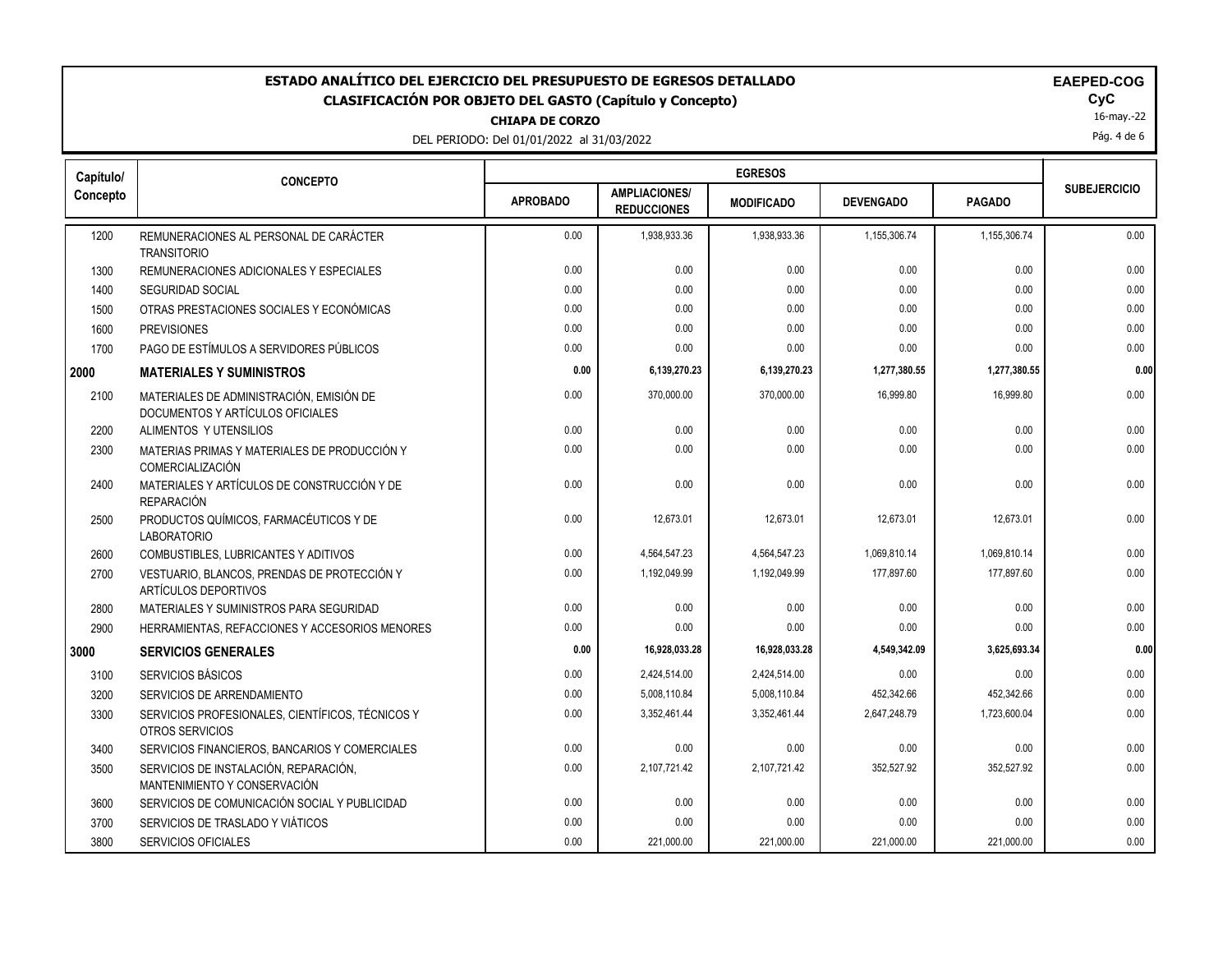## ESTADO ANALÍTICO DEL EJERCICIO DEL PRESUPUESTO DE EGRESOS DETALLADO<br>CLASIFICACIÓN POR OBJETO DEL GASTO (Capítulo y Concepto) **EAEPED-COGASIFICACIÓN POR OBJETO DEL GASTO** (Capítulo y Concepto) **CLASIFICACIÓN POR OBJETO DEL GASTO (Capítulo y Concepto) CyC**

**CHIAPA DE CORZO**

DEL PERIODO: Del 01/01/2022 al 31/03/2022

| <b>EAEPED-COG</b> |  |
|-------------------|--|
|-------------------|--|

16-may.-22

Pág. 5 de 6

| Capítulo/ | <b>CONCEPTO</b>                                                  |                 |                                            |                   |                  |               |                     |
|-----------|------------------------------------------------------------------|-----------------|--------------------------------------------|-------------------|------------------|---------------|---------------------|
| Concepto  |                                                                  | <b>APROBADO</b> | <b>AMPLIACIONES/</b><br><b>REDUCCIONES</b> | <b>MODIFICADO</b> | <b>DEVENGADO</b> | <b>PAGADO</b> | <b>SUBEJERCICIO</b> |
| 3900      | OTROS SERVICIOS GENERALES                                        | 0.00            | 3,814,225.58                               | 3,814,225.58      | 876,222.72       | 876,222.72    | 0.00                |
| 4000      | TRANSFERENCIAS, ASIGNACIONES, SUBSIDIOS Y OTRAS AYI              | 0.00            | 6,040,644.44                               | 6,040,644.44      | 250,000.00       | 250,000.00    | 0.00                |
| 4100      | TRANSFERENCIAS INTERNAS Y ASIGNACIONES AL SECTOR<br>PÚBLICO      | 0.00            | 0.00                                       | 0.00              | 0.00             | 0.00          | 0.00                |
| 4200      | TRANSFERENCIAS AL RESTO DEL SECTOR PÚBLICO                       | 0.00            | 0.00                                       | 0.00              | 0.00             | 0.00          | 0.00                |
| 4300      | SUBSIDIOS Y SUBVENCIONES                                         | 0.00            | 0.00                                       | 0.00              | 0.00             | 0.00          | 0.00                |
| 4400      | AYUDAS SOCIALES                                                  | 0.00            | 6,040,644.44                               | 6,040,644.44      | 250,000.00       | 250,000.00    | 0.00                |
| 4500      | PENSIONES Y JUBILACIONES                                         | 0.00            | 0.00                                       | 0.00              | 0.00             | 0.00          | 0.00                |
| 4600      | TRANSFERENCIAS A FIDEICOMISOS, MANDATOS Y OTROS<br>ANÁLOGOS      | 0.00            | 0.00                                       | 0.00              | 0.00             | 0.00          | 0.00                |
| 4700      | TRANSFERENCIAS A LA SEGURIDAD SOCIAL                             | 0.00            | 0.00                                       | 0.00              | 0.00             | 0.00          | 0.00                |
| 4800      | <b>DONATIVOS</b>                                                 | 0.00            | 0.00                                       | 0.00              | 0.00             | 0.00          | 0.00                |
| 4900      | <b>TRANSFERENCIAS AL EXTERIOR</b>                                | 0.00            | 0.00                                       | 0.00              | 0.00             | 0.00          | 0.00                |
| 5000      | BIENES MUEBLES, INMUEBLES E INTANGIBLES                          | 0.00            | 2,394,174.79                               | 2,394,174.79      | 2,259,757.48     | 2,259,757.48  | 0.00                |
| 5100      | MOBILIARIO Y EQUIPO DE ADMINISTRACIÓN                            | 0.00            | 650,000.00                                 | 650,000.00        | 575,612.69       | 575,612.69    | 0.00                |
| 5200      | MOBILIARIO Y EQUIPO EDUCACIONAL Y RECREATIVO                     | 0.00            | 0.00                                       | 0.00              | 0.00             | 0.00          | 0.00                |
| 5300      | EQUIPO E INSTRUMENTAL MÉDICO Y DE LABORATORIO                    | 0.00            | 55,749.99                                  | 55,749.99         | 55,749.99        | 55,749.99     | 0.00                |
| 5400      | VEHÍCULOS Y EQUIPO DE TRANSPORTE                                 | 0.00            | 1,207,800.00                               | 1,207,800.00      | 1,207,800.00     | 1,207,800.00  | 0.00                |
| 5500      | EQUIPO DE DEFENSA Y SEGURIDAD                                    | 0.00            | 303,342.00                                 | 303,342.00        | 303,342.00       | 303,342.00    | 0.00                |
| 5600      | MAQUINARIA, OTROS EQUIPOS Y HERRAMIENTAS                         | 0.00            | 177,282.80                                 | 177,282.80        | 117,252.80       | 117,252.80    | 0.00                |
| 5700      | ACTIVOS BIOLÓGICOS                                               | 0.00            | 0.00                                       | 0.00              | 0.00             | 0.00          | 0.00                |
| 5800      | <b>BIENES INMUEBLES</b>                                          | 0.00            | 0.00                                       | 0.00              | 0.00             | 0.00          | 0.00                |
| 5900      | <b>ACTIVOS INTANGIBLES</b>                                       | 0.00            | 0.00                                       | 0.00              | 0.00             | 0.00          | 0.00                |
| 6000      | INVERSIÓN PÚBLICA                                                | 0.00            | 88,171,244.05                              | 88,171,244.05     | 1,416,716.65     | 1,416,716.65  | 0.00                |
| 6100      | OBRA PÚBLICA EN BIENES DE DOMINIO PÚBLICO                        | 0.00            | 88,171,244.05                              | 88,171,244.05     | 1,416,716.65     | 1,416,716.65  | 0.00                |
| 6200      | OBRA PÚBLICA EN BIENES DE DOMINIO PROPIO                         | 0.00            | 0.00                                       | 0.00              | 0.00             | 0.00          | 0.00                |
| 6300      | PROYECTOS PRODUCTIVOS Y ACCIONES DE FOMENTO                      | 0.00            | 0.00                                       | 0.00              | 0.00             | 0.00          | 0.00                |
| 7000      | <b>INVERSIONES FINANCIERAS Y OTRAS PROVISIONES</b>               | 0.00            | 0.00                                       | 0.00              | 0.00             | 0.00          | 0.00                |
| 7100      | INVERSIONES PARA EL FOMENTO DE ACTIVIDADES<br><b>PRODUCTIVAS</b> | 0.00            | 0.00                                       | 0.00              | 0.00             | 0.00          | 0.00                |
| 7200      | ACCIONES Y PARTICIPACIONES DE CAPITAL                            | 0.00            | 0.00                                       | 0.00              | 0.00             | 0.00          | 0.00                |